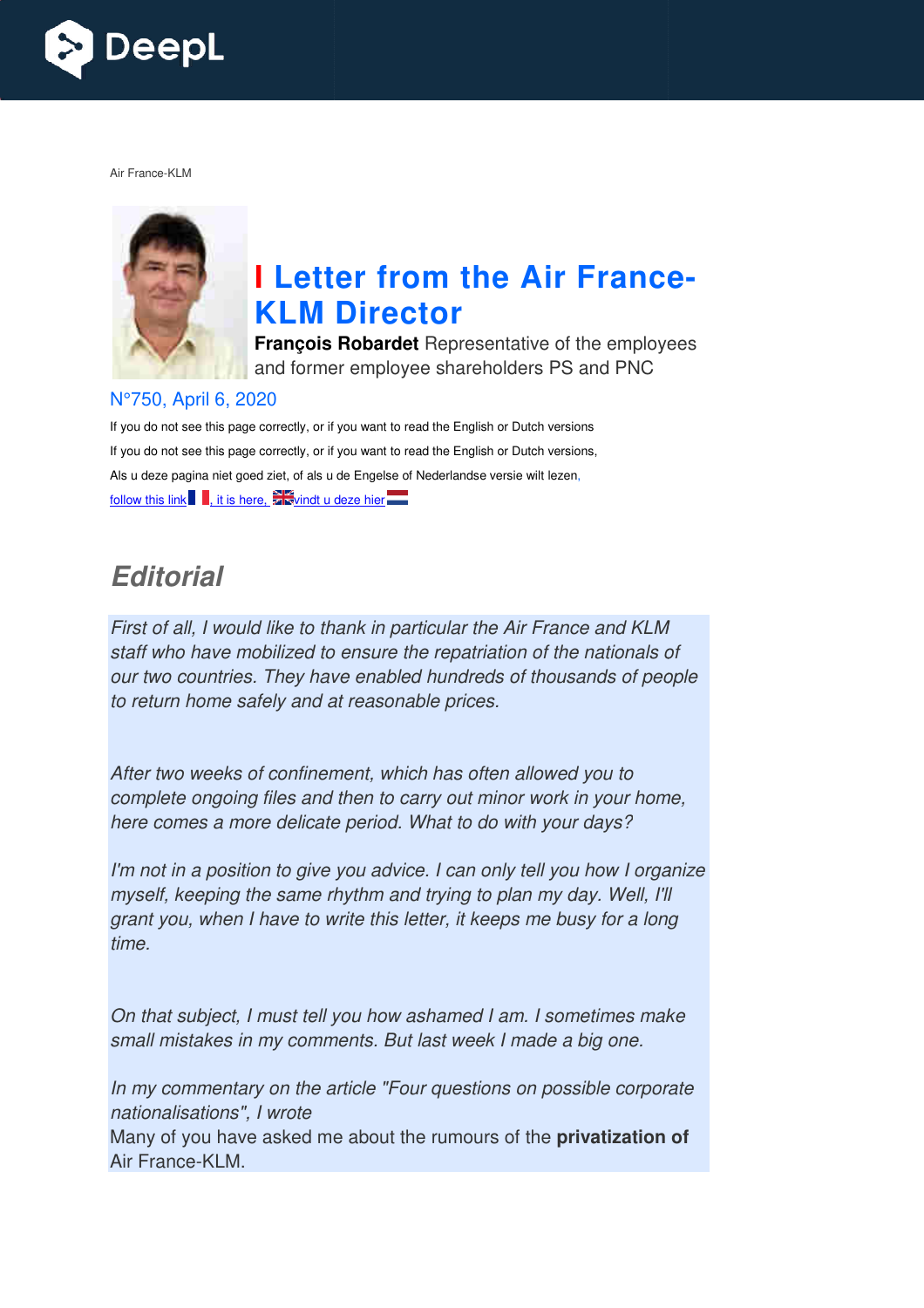Of course, you should have read

Many of you have asked me about the rumours of the **nationalisation of** Air France-KLM.

Thanks to those who pointed that out to me. Give or take a couple of days, it could have been mistaken for April Fools' Fools' April Fools' April Fools' April Fools' April Fools' April Fools' April Fools'.

Let us continue to respect the containment measures. Happy readingFrançois

## *Monday's Press Review*

#### **> Ben Smith, CEO of Air France-KLM: "The most serious crisis in our history"**

(source Paris Match) 2 April - Like dominoes, countries are closing their borders and, with them, dozens of airports. The planes remain grounded. Traffic is collapsing. The scenarios for ending the crisis that were worked out the day before are to be repeated the next day. "Our strategic and budgetary forecasts for the year are obsolete. **The situation is getting more complicated by the day, not just for us, but for all airlines around the world,**" explains Ben Smith, the CEO of Air France-KLM, who considers this crisis to be "the most serious ever since the creation of [our] industry".

**The International Air Transport Association estimates the industry's revenue loss at \$252 billion, assuming a three-month crisis**. "The airline industry has already suffered brutal shutdowns, on 11 September 2001 or during the eruption of an Icelandic volcano, but this crisis is totally unprecedented, affecting all continents one after the other," adds Anne-Marie Couderc, the group's president. While France was becoming more and more confined, it **was first necessary to repatriate nearly 300,000 nationals**. These latest flights are taking place this week. There was no **shortage of volunteers to operate them, with "an extraordinary mobilisation of employees," stresses Anne-Marie Couderc**. Only a few destinations are still served, less frequently than usual. For example, the six daily flights between Paris and Los Angeles have been replaced by three weekly flights. Orly closed on 31 March, only providing state flights, medical flights and emergency diversions. Activity fell from 10% of operations on March 23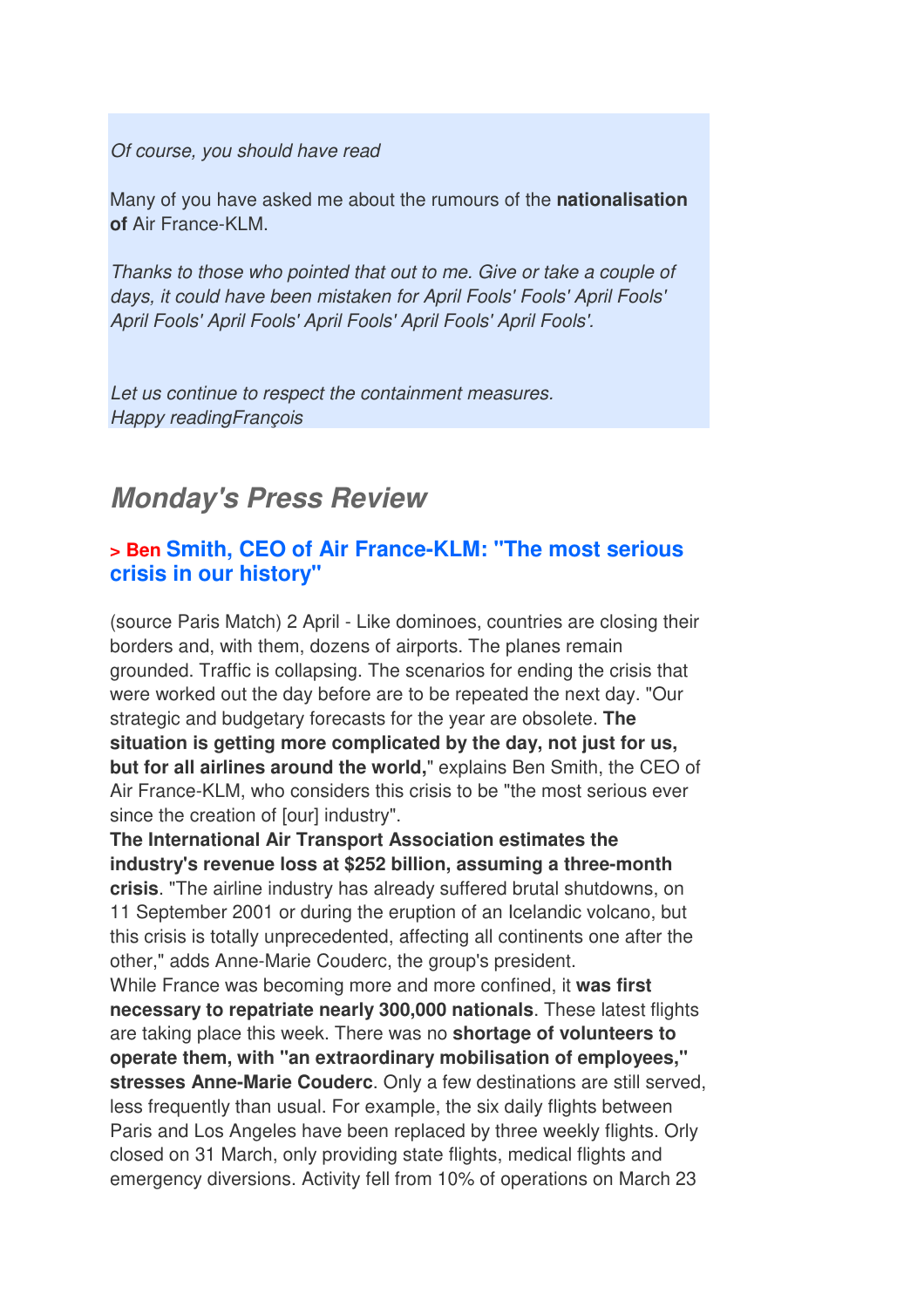to 5% on March 30. "We expect activity to be reduced to 3 to 4% over the next two weeks," calculates Ben Smith. **The Air France and KLM teams are demonstrating an exceptional commitment to maintaining connections.** This will also allow for an easier restart." To reassure its financial solidity, Air France-KLM, whose share price has lost more than 50% of its value on the stock market in three months, indicated on 13 March that it had 5.5 billion euros in liquid assets. It has embarked on a race to reduce its expenses. **Employees were placed in partial activity**. "We have pushed back many of the expenses budgeted for 2020 to 2021. Nevertheless, 40 to 60% of the costs remain incompressible," explains Ben Smith. **Bercy has eliminated €700 million in taxes collected from the sector** and implemented a €300 billion guarantee for bank loans to companies. Above all, Air France-KLM's main shareholders, the French State (14.3% of the capital) and the Dutch State (14%), are ready to act.

Nationalisation operations" to protect companies are not ruled out, said Prime Minister Edouard Philippe. "**We are in full agreement with the Dutch State on state support,"** he told Bercy. Dissension is set aside. The priority is to support this group." A priority shared by several countries. The United States has just released more than 50 billion dollars for the sector, in the form of grants, loans and loan guarantees. **Air France is** the largest customer of Aéroports de Paris, the **largest private employer in the Ile-de-France region, with** 356,000 induced jobs in the country. KLM is the **third largest employer in the Netherlands...** "It's not just one company, it's part of the national transport infrastructure," says Smith. We need as much support as possible to ensure that Air France-KLM emerges from this crisis at least in the same position as its competitors." **The return to normal will take months**.

*My comment:* During the confinement and despite the partial activity, many Air France-KLM group employees continue to work. Some are involved in the repatriation of our nationals or the transport of cargo, others maintain our aircraft. Some respond to our customers, a delicate task when they try to convince them to postpone their trip rather than get their tickets refunded.

And what about our managers? With their teams, they seek to preserve our companies' cash flow, they meet with governments to obtain aid and, above all, they develop scenarios for ending the crisis.

#### **> Air France-KLM is seeking to borrow several billions guaranteed by Paris and Amsterdam**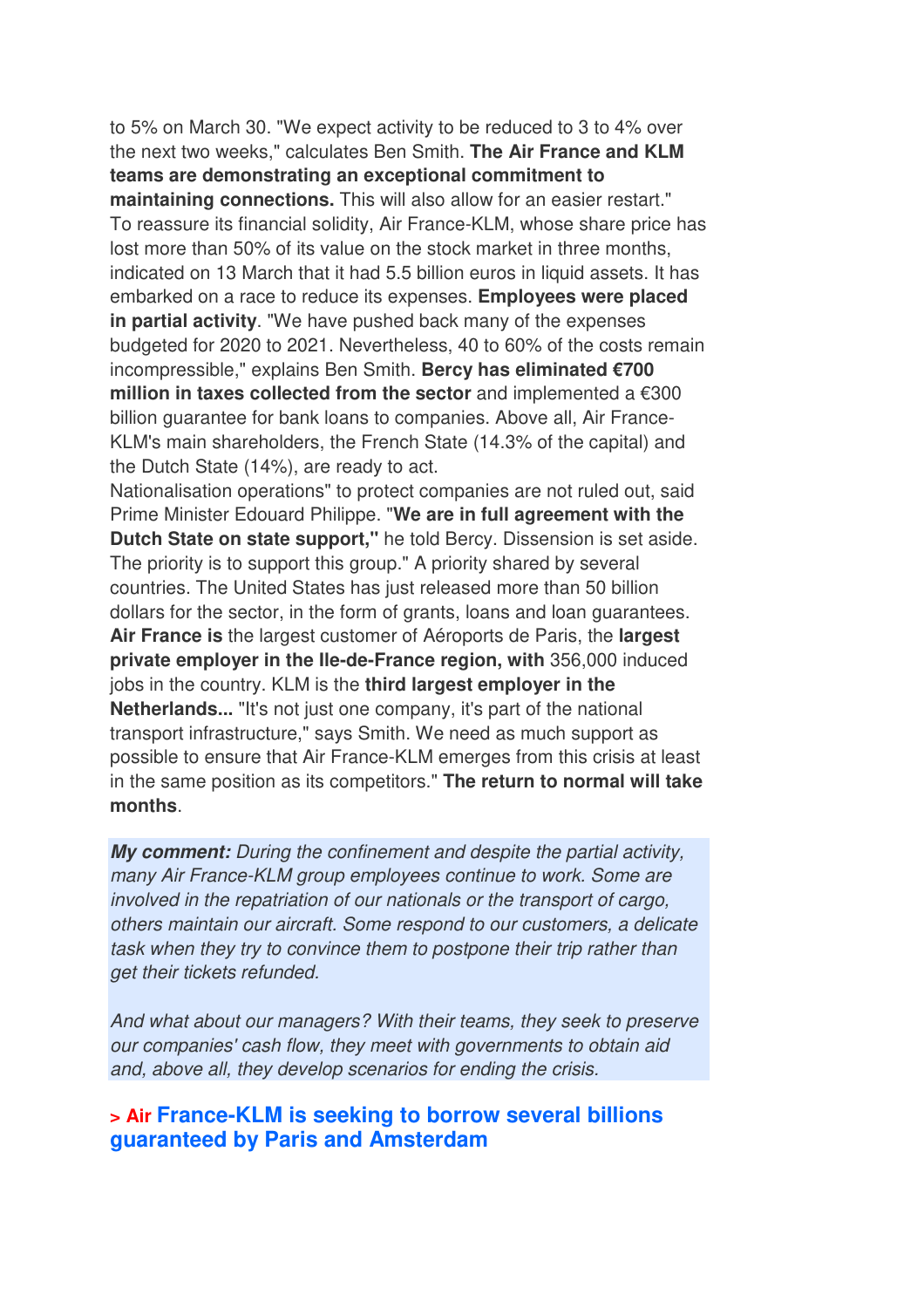(source Reuters) 4 April - **Air France-KLM has begun talks with banks to borrow several billion euros in the form of loans guaranteed by the French and Dutch governments in** an attempt to deal with a lasting paralysis of its business due to the coronavirus pandemic, sources told Reuters.

According to three sources aware of the discussions, the French and Dutch states, which each hold 14% of the airline group's capital, have put aside their differences to settle Air France-KLM's cash flow problems.

The terms and amounts of this operation have not been finalised and are likely to change, the sources said. The most likely scenario would be a loan of up to EUR 4 billion guaranteed by the French State for Air France combined with a loan of almost EUR 2 billion guaranteed by the Dutch State for KLM.

The Franco-Dutch airline group has mandated BNP and Société Générale as advising banks for this operation, according to two sources. The two French banking groups did not wish to comment.

#### **"We are of course in permanent discussions with both governments," said an Air France-KLM spokeswoman, refusing to comment further on this prospect.**

France and the Netherlands, each of which has indicated its intention to provide financial support to the airline group which is the parent company of its national airline, have also declined to comment on these discussions.

 "**Air France-KLM is a fine company and we want it to remain as it is, which is why we are ready to support it", the French Minister of the Economy and Finance,** Bruno Le Maire, **recalled on Thursday** at an online press conference.

"**We have been in discussions with KLM and Air France for a long time and in particular with the French government,**" **Dutch Finance Minister** Wopke Hoekstra told **Reuters on Wednesday.** 

"It is very important to help this essential company in these difficult times," he added.

(...) **The loans to Air France and KLM would be guaranteed by their respective governments**, according to two sources. On the French side, they would be part of the €300 billion programme of bank loans to companies which **the State has undertaken to guarantee up to 70%**.  $(\ldots)$ 

**According to European Union directives,** which have been relaxed as a result of the crisis, **state-guaranteed loans cannot exceed a quarter of the turnover achieved in 2019,** which amounts to €4.15 billion for Air France and  $E$ 2.77 billion for KLM. (...)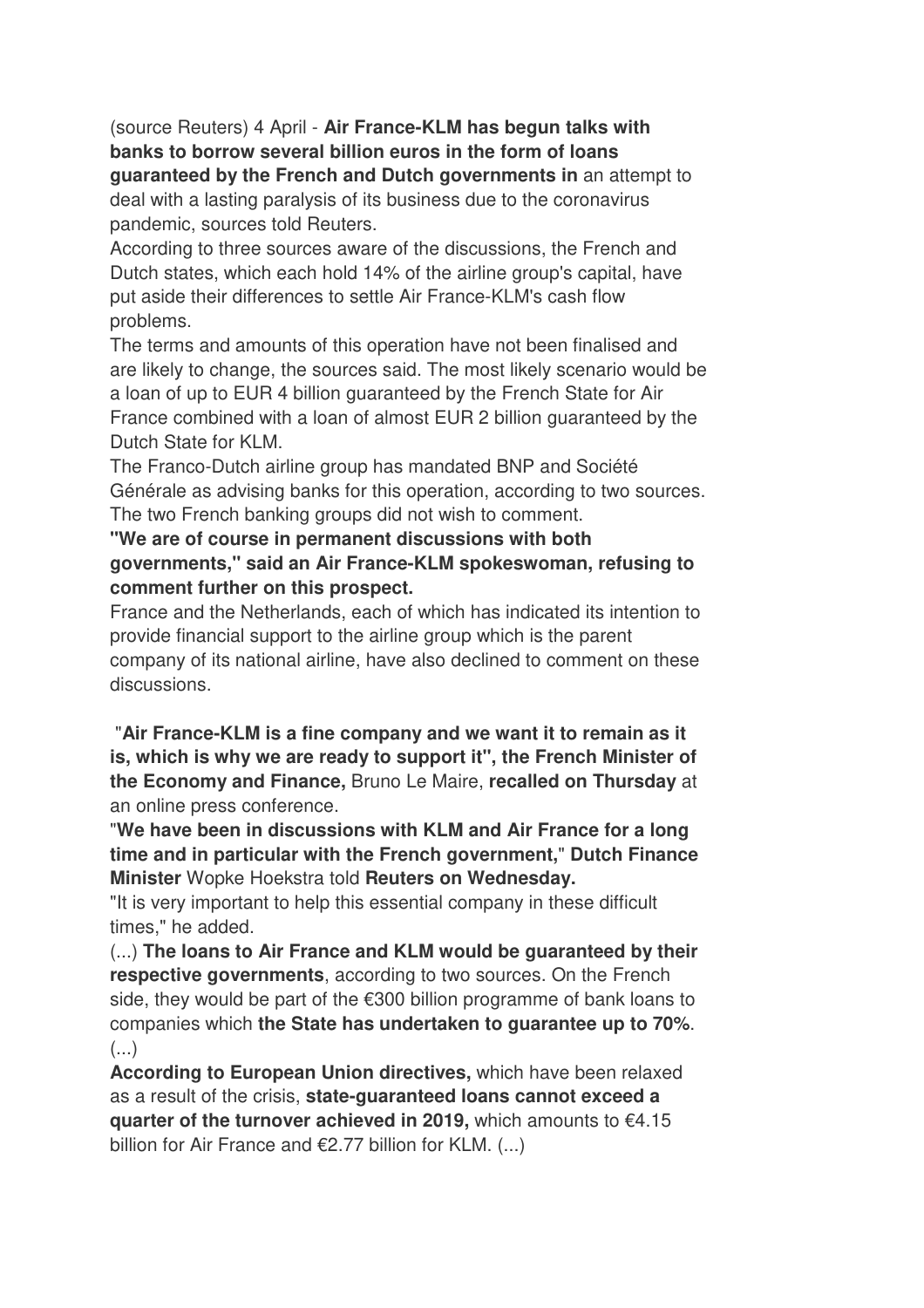*My comment:* The measures taken by the French and Dutch states are similar to those envisaged by most governments to support their airlines :

. direct financing to compensate for part of the loss of employees' salaries .

 deferral of the payment of charges and taxes . loans guaranteed by the States .

These measures seem sufficient to get them through the health crisis, but a question arises: will the airlines be able to repay their loans if traffic takes several years to return to its 2019 level?

Faced with this question, French airlines would have preferred lasting tax cuts.

## **> KLM zal weer opstaan (KLM will get up)**

(source Algemeen Dagblad with Deepl) 4 April - According to KLM CEO **Pieter Elbers,** the coronavirus crisis does not mean the end of aviation. After the crisis, the sector has an important role to play, he says. (...)

 He **expects the impact of the coronavirus crisis to continue for some time to come. "Much longer than three months, yes even longer than six months**. We don't yet know what the world will look like after the coronavirus crisis, but I guess aviation will be a big part of it again.

Elbers' ambition is to rebuild as much as possible the once renowned international KLM network. When the economy is restored, we will do our part to rebuild trade relations. Even after the previous crises and wars, aviation in particular has been extremely important in rebuilding the economy.

**KLM operates only a limited programme to 57 destinations**, about 10 per cent of the flights it normally operates. (...)

 The airline, which employs 28 000 people, had previously postponed almost all investments and projects in order to keep as much money as possible inside the gate. (...) "But **no airline can face this crisis alone**". In the

 meantime, **the company continues to take cost-saving measures**. For example, 1,500 to 2,000 jobs are disappearing due to natural departures, but also due to the termination of temporary contracts. (...) **But that's not enough. KLM is talking to the cabinet about additional support** on various fronts. "We are in intensive contact with several ministries. KLM is also consulting with its business partners,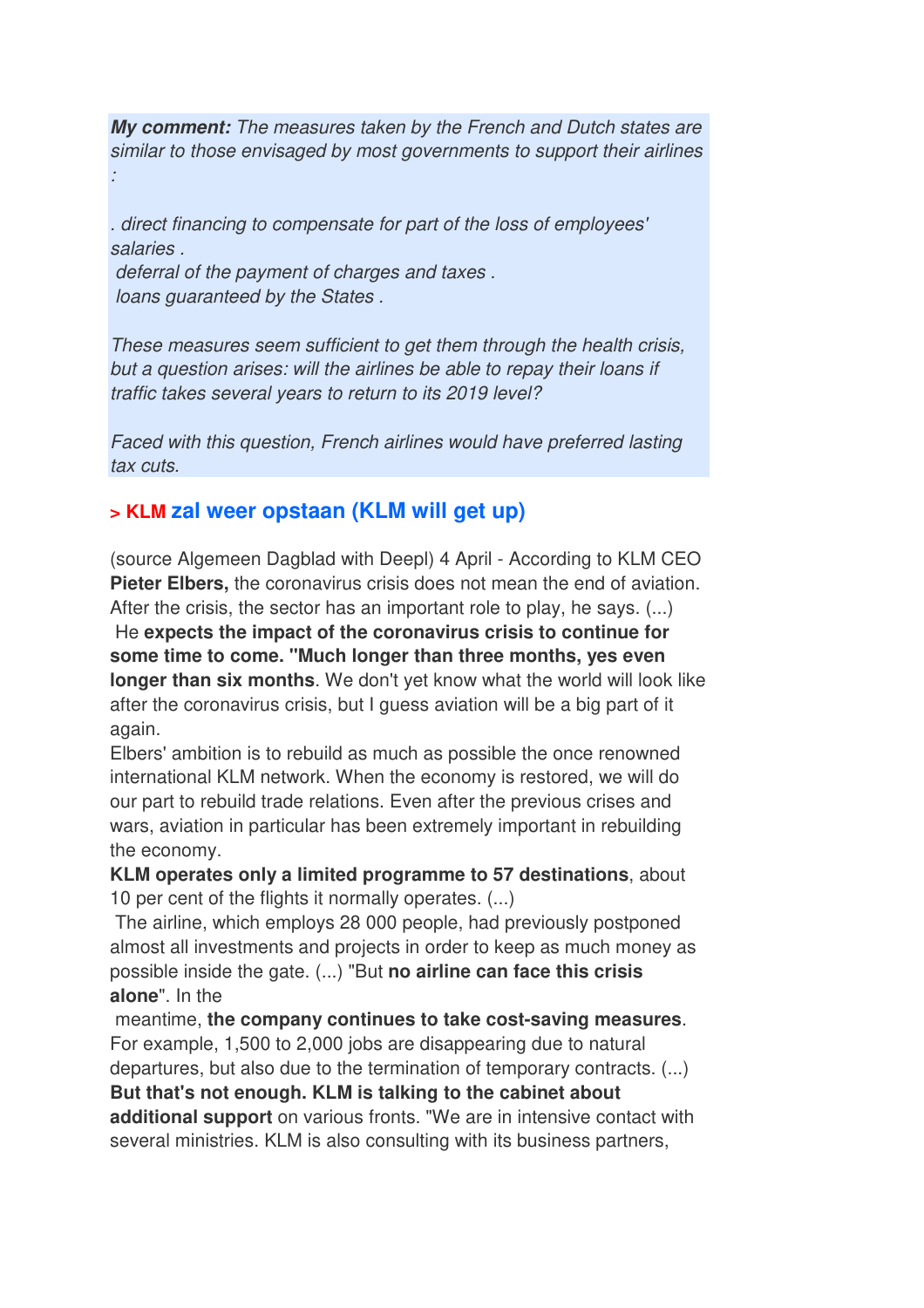including leasing companies, on the deferral of payments. (...)

## **> Politiek vergeet lange termijn in KLM-debat (Politics forgets the long term in the KLM-debate)**

(source DFT translated with Deepl) April 3 - On Wednesday, the House of Representatives and Minister Koolmees (Social Affairs) hammered KLM, which will not extend temporary contracts. This would contradict the emergency transitional employment programme. GroenLinks, which has long supported the downsizing of airlines, has criticised KLM for its lack of solidarity. (...)

 More help is needed, which is why it was learned on Friday that KLM is in talks for a €2 billion loan from Minister Hoekstra (Finance). In addition (...) **Parliament (...) has further increased costs for the airline with the authorisation to introduce the flight tax**. **This will cost KLM about 100 million euros a year** and, on top of that, jobs at KLM. (...)

*My comment:* The Dutch government has confirmed its willingness to introduce a sustainable development' tax on passengers. From 2021, this tax will amount to  $\epsilon$ 7 per passenger, irrespective of the length of the flight.

### **> Transavia houdt vast aan plan ondanks uitstel Lelystad (Transavia sticks to the plan despite the Lelystad postponement)**

(source DFT translated with Deepl) 31 March - **The decision by Aviation Minister** Cora van Nieuwenhuizen not to **open Lelystad airport until November 2021 at the earliest is no great surprise for the** low-cost airline **Transavia**.

Transavia, which is regarded as a future big consumer of the leisure airport, is pleased that the minister is now providing clarification. The company still wants to fly from Lelystad, even though the opening date has been postponed. But for the time being, our aim is to bring the Dutch back to the Netherlands and to restart our operations as soon as possible. (...

)

**The** low-cost **airline, which is** part of KLM and had the highest growth in the group before the coronavirus restricted air traffic, **says it considered several scenarios**. For 2020, that doesn't mean we'll have to change our plans. We have already adjusted our plans in response to the coronavirus by postponing flights from Brussels until the summer of 2021. The situation is now clear and we are preparing to fly out of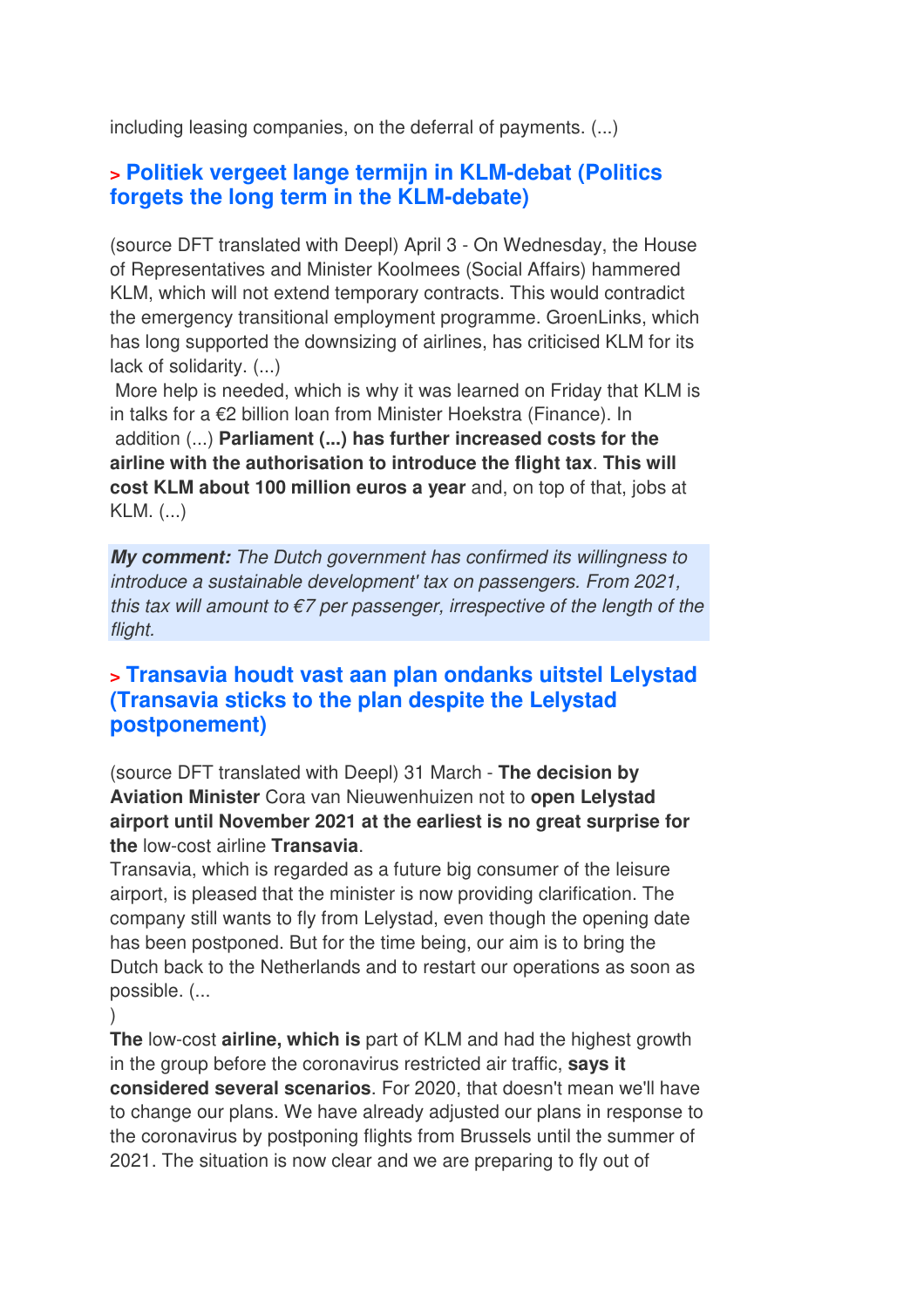Lelystad in the winter of 2021.

*My comment:* The proximity of the elections in the Netherlands (in March 2021) heralded a postponement of the decision to open or not to open Lelystad.

For airlines using Schiphol, the impact of this postponement will be mitigated by the effects of the Covid-19 crisis, which will reduce air traffic for months or even years.

#### **> What are the impacts for the MRO sector?**

(source Le Journal de l'Aviation) 2 April - **The Covid-19 pandemic is obviously hitting the aircraft maintenance sector hard, with a large part of the world's commercial aircraft fleet likely to be grounded for periods ranging from two to eight months...** for aircraft that will resume operations. While the second quarter of 2020 will be the most difficult in the history of air transport, Le Journal de l'Aviation sets out here the likely consequences of this crisis on integrated support programs, engine maintenance, airframe maintenance, equipment support, line maintenance, cabin modifications and conversion sites. Short-term issues

While maintenance players are organising themselves almost everywhere in the world to be able to continue their activity in optimal sanitary conditions, **the logistics involved in the distribution of equipment and spare parts is a direct victim of the scarcity of air freight capacity** worldwide, which results in a significant increase in transport costs, longer lead times, or even simply logistical impossibilities over the next 2-3 months. (...)

Impact on integrated support programmes

**Flight-hour programs, such as** the FHS program at Airbus, Goldcare at Boeing and RPFH at CFM International, were logically directly affected with the first reductions in flight hours in China and more generally in Asia as of February. These programs **will experience a significant drop in revenues** which will, by definition, be directly linked to the reduction in the number of cumulative flying hours for aircraft or equipment governed by this type of contract. On the other hand, these programs most often concern the most recent platforms, which will therefore be required to resume service with a certain priority when operators resume flights worldwide. They will, however, necessarily be impacted by postponements or cancellations of new aircraft deliveries. **Good visibility of the impact of the crisis on this type of activity is foreseeable from the third quarter of 2020**.

Impact on engine maintenance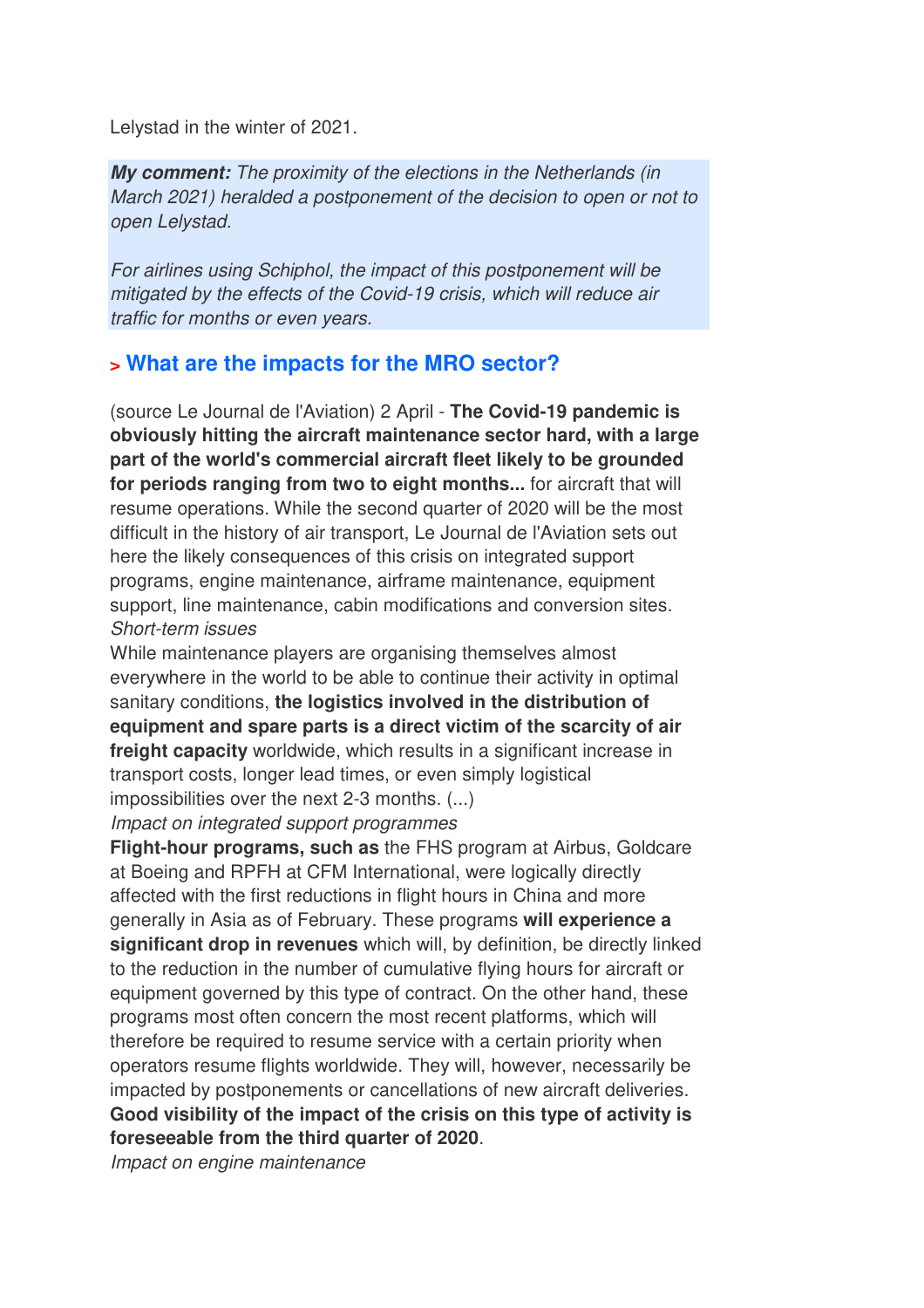#### **Operators' financial difficulties will inevitably lead to a decrease in the number of engine shop visits over the** coming months,

particularly in the form of postponements. (...) Various types of engines powering older platforms and **some four-engine engines should see a significant reduction in the volume of activity, while a large number of these aircraft will be forced to take early retirement**. As a reminder, engine maintenance is the most profitable activity in the MRO sector, with worldwide spending estimated at more than \$32 billion last year. Good visibility of the impact of the crisis on this type of activity is foreseeable in the first half of 2021.

#### Impact on base maintenance

As with their engines, **a certain number of aircraft will be retiring early in view of their high maintenance costs** and this phenomenon will not necessarily be linked to the arrival of major scheduled visits. This **same phenomenon occurred in 2002 and 2009**. However, maintenance companies specialising in airframe maintenance should not see a significant drop in the volume of work if operators manage to resume a programme close to the pre-crisis period before next winter. On the other hand, further significant pressure on prices should be felt very quickly at the global level, with major risks for the most fragile independent structures, particularly in Europe. Average visibility of the impact of the crisis on this type of business is likely to be achieved in the second half of 2020.

#### Impact on equipment maintenance

**OEMs and workshops specialising in equipment maintenance and repair will also be on the front line in the face of pressure from operators to reduce their costs**. On the other hand, these companies have developed a wide range of offers making them particularly flexible to meet the needs of their customers. However, this activity remains closely linked to the level of global air traffic recovery in the coming months. As for integrated support programs, good visibility of the impact of the crisis on this type of activity is possible as of the third quarter of 2020.

#### Impact on line maintenance

**The line maintenance sector was the first to be affected by the reduction in airline flights**. An upsurge in activities linked to the immobilisation of fleets (cocooning) for intermediate periods (60 days), or even for longer periods for certain types of long-haul aircraft have however partially cushioned this drop in activity, but this phenomenon will be very short-lived. As a **reminder, line maintenance was a strongly growing activity** (+4% per year) and represents a significant share of the total MRO (17%), with worldwide expenditure estimated at nearly 14 billion dollars. A good visibility of the impact of the crisis on this type of activity can be envisaged as early as the third quarter of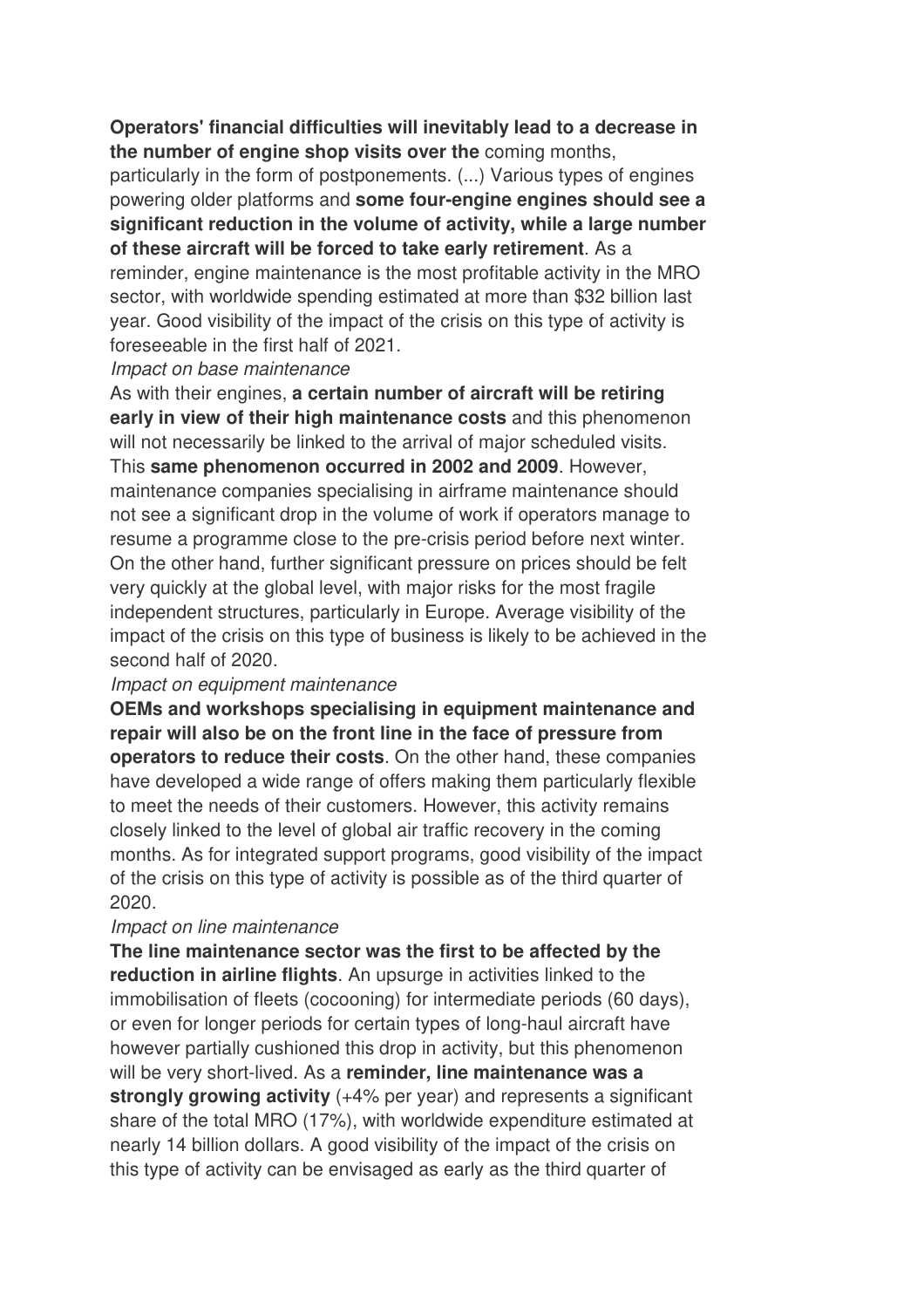#### 2020.

#### Impact on cabin modifications

**The consequences of the crisis on cab modification sites are undoubtedly the most complex to grasp, as situations and needs can differ from one operator to another. Logic would dictate that the launch of this type of project should be one of the last in the airlines' order of priorities over the next 24 months, as the** projects already under way with a high degree of progress in terms of the number of aircraft concerned will no doubt be completed, or even accelerated as far as possible with the immobilisation of the fleets. However, aircraft repossessions by lessors and transitions remain an important source of potential changes, even if their volume is still difficult to estimate compared to pre-crisis levels. Good visibility of the impact of the crisis on this type of activity is possible in the first half of 2021. Impact on conversions of aircraft to all-cargo aircraft For the time being, this sector obviously remains full of future, driven by a growing demand in recent years (e-commerce). There is also a strong demand for older generation aircraft such as the 737-300F and 737- 400F. **Conversions of single-aisle aircraft to all-cargo aircraft should also accelerate,** with a probable increase in the number of aircraft made available on the market with an average age of less than 15 years, which had been made difficult by the 737 MAX crisis in recent months.

*My comment:* The impact of the health crisis on the aeronautical maintenance sector is all the stronger as few planes are flying. Moreover, airlines are giving preference to the most economical aircraft, i.e. the most recent ones, which do not require a major next visit.

#### **> Delta Airlines expects a 90% drop in second quarter revenues**

(source Le Figaro with AFP) 2 April - **Delta Airlines,** one of the leading airlines in the United States, **will see its turnover fall by 90% in the second quarter of** its fiscal year because of the pandemic which is paralysing most air traffic, its boss announced in an email to staff on Friday.

Edward Bastian also announced the filing of a request for emergency assistance with the Treasury, while warning that without drastic savings measures taken internally, public money "would only take the company until June".

*My comment:* Delta Airlines' forecasts (-90% revenue in the second quarter) clearly indicate that our partner does not expect a recovery in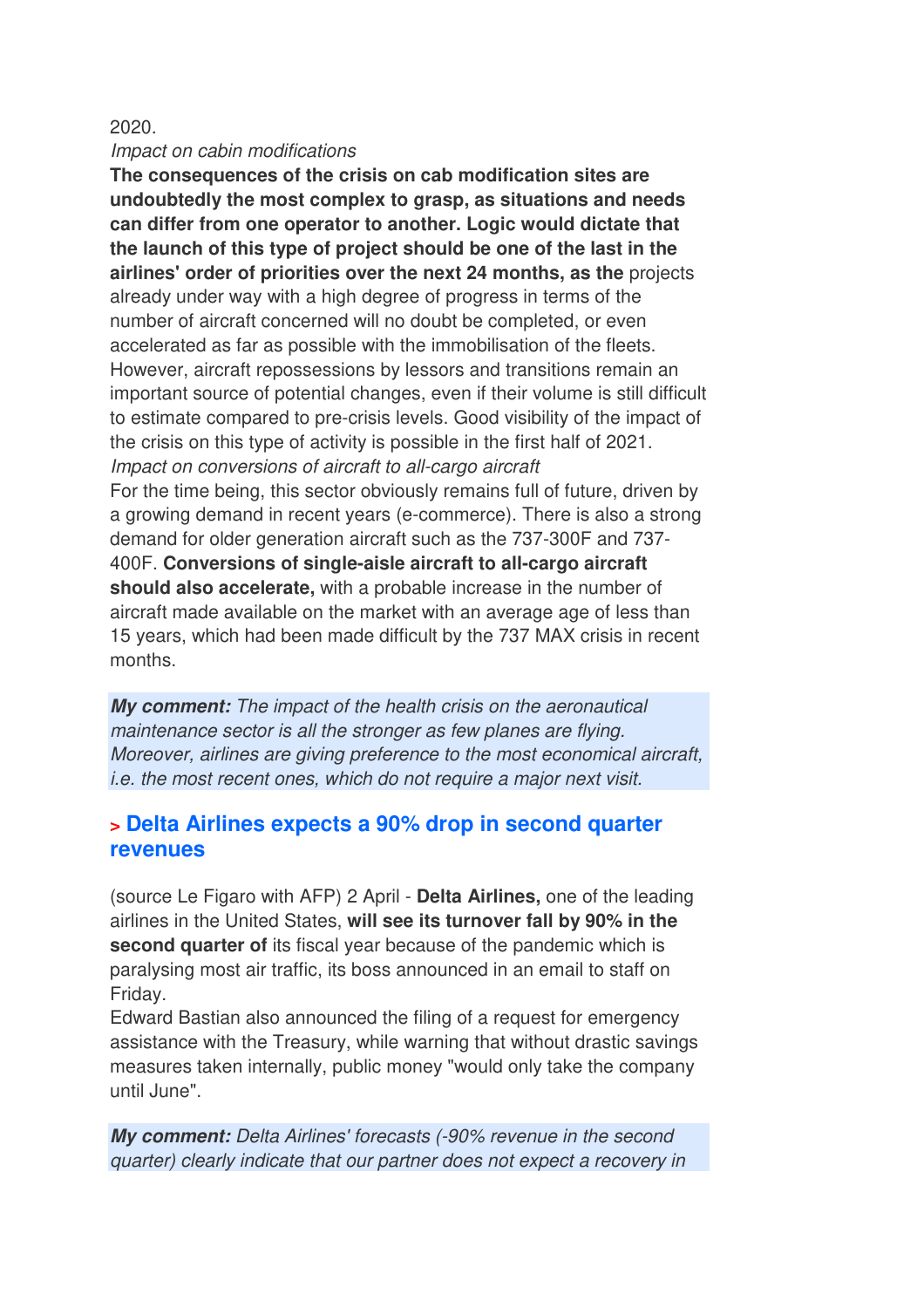air traffic in the United States before July.

#### **> Richard Branson wants a bailout from Virgin Atlantic. Does he?**

(source Bloomberg, translated with Deepl) 2 April - In 2017, British billionaire Richard Branson has agreed to reduce his stake in Virgin Atlantic Airways Ltd. to just 20% by selling a third of the airline to Air France-KLM. In December 2019, he changed his mind about the £220 million (\$274 million) transaction and chose to retain his 51 per cent stake in the company he founded. The other half belongs to the American company Delta Airlines Inc. (...)

**In order to alleviate the financial crisis, Virgin Atlantic is asking Boris Johnson's British government to grant it £500 million in state-guaranteed loans and credit guarantees**. ...

 It is **hard to imagine why Johnson would throw a lifeline to Virgin Atlantic before his shareholders in the U.S. and British Virgin Islands could put their hands in their own pockets**. Branson himself is worth \$5.2 billion, according to the Bloomberg Billionaires Index. So far, the tycoon has injected \$250 million into his various Virgin companies, more than \$100 million of which has gone to the airline, according to Sky News. But it's clearly not enough. While Virgin Atlantic's financial results may have improved before the coronavirus hit, the company lost a total of more than \$100 million in 2017 and 2018. Pandemics are a known risk when running an airline, but no one could have foreseen a shock as widespread and potentially as long-lasting as this one.

Government assistance is therefore probably justified, given the approximately 8,500 jobs at stake. However, the UK government's offer to cover 80% of the wages of laid-off workers is already quite generous; Virgin Atlantic's annual wage bill is over £300 million. (...)

If Branson is short of cash, there are other assets it could possibly monetize, including a majority stake in the space company Virgin Galactic Holdings Inc., which has a market capitalization of \$2.9 billion. If the owners don't give it more money, **the British government should insist that Branson dilute its stake in Virgin Atlantic as originally planned, but this time by transferring the capital to taxpayers.**

*My comment:* This article illustrates what could happen: that states make their aid conditional on an entry into the capital of the airlines they support.

During the financial crisis of 2008, the US government did this. It took a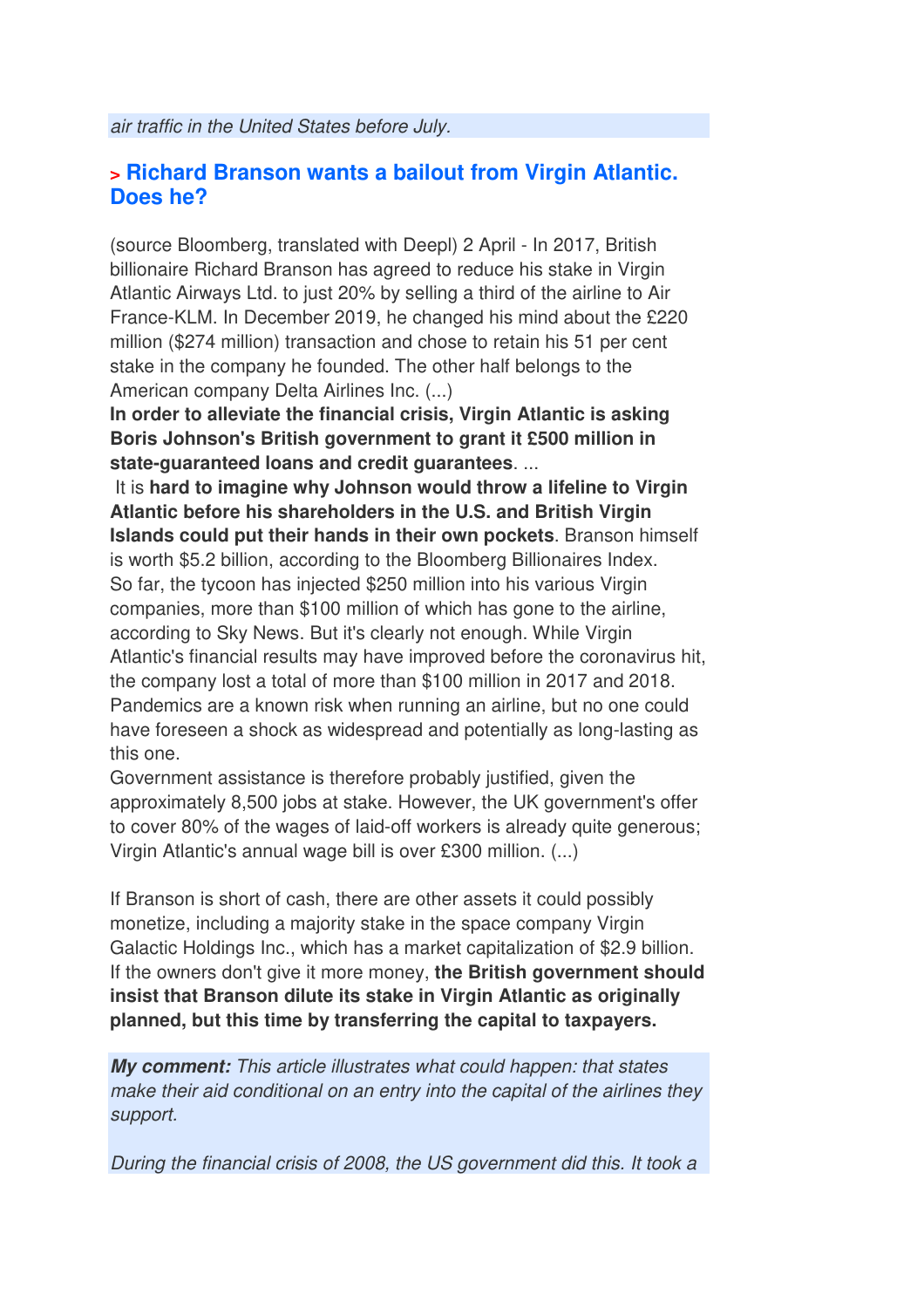stake in the banks it bailed out, which it sold a few years later at a substantial profit.

### **> Emirates Airlines will be saved at all costs**

(source Air Journal) 1 April - No amount was mentioned on 31 March 2020 by Crown Prince Hamdan bin Mohammed bin Rashid al Maktoum, but the tone set in his messages on social networks is clear: the capital injection in the airline company wholly owned by the emirate will be at the level necessary to ensure its survival. **The Dubai government "is committed to fully support Emirates at this critical time and will inject capital into the airline**", said the prince. The national carrier "has made Dubai a global air transport hub and is of great strategic value, being one of the main pillars of Dubai's economy, as well as of the UAE economy in general," he added. (...)

 Among the cost containment measures announced are an incentive for some 100,000 employees to "take paid or unpaid leave due to reduced flight capacity", and a reduction in the basic salary for the majority of the group's employees "for three months, ranging from 25% to 50%. (...) The presidents of Emirates and dnata - Sir Tim Clark and Gary Chapman - will suffer a 100% reduction in basic salary for three months. (...)

*My comment:* Unlike European countries and the United States, Dubai's support for Emirates Airlines takes the form of a capital injection, not a loan. This is enough to bring water to the mill of those who for several years have been denouncing the unfair competition of the Gulf companies.

## **> China: timid recovery in domestic air traffic**

(source: Air Journal) April 5 - **Domestic air traffic in China** increased slightly in March compared to February but is **still less than half the level before the coronavirus crisis**, the Civil Aviation Administration of China (CAAC) announced.

The number of daily flights jumped 20.5% in March to 6,533, said Jin Junhao, a CAAC official. However, this represents only 42% of the capacity recorded before the implementation of the restriction measures to stop the spread of the coronavirus. According to China's major stateowned airlines - Air China, China Southern Airlines and China Eastern Airlines - travellers are still being cautious and booking at the last minute, while **fares remain low and seat occupancy lower than usual. China Eastern Airlines planned to increase its capacity on domestic flights to 40%-50% in March, but demand was only around 30%.**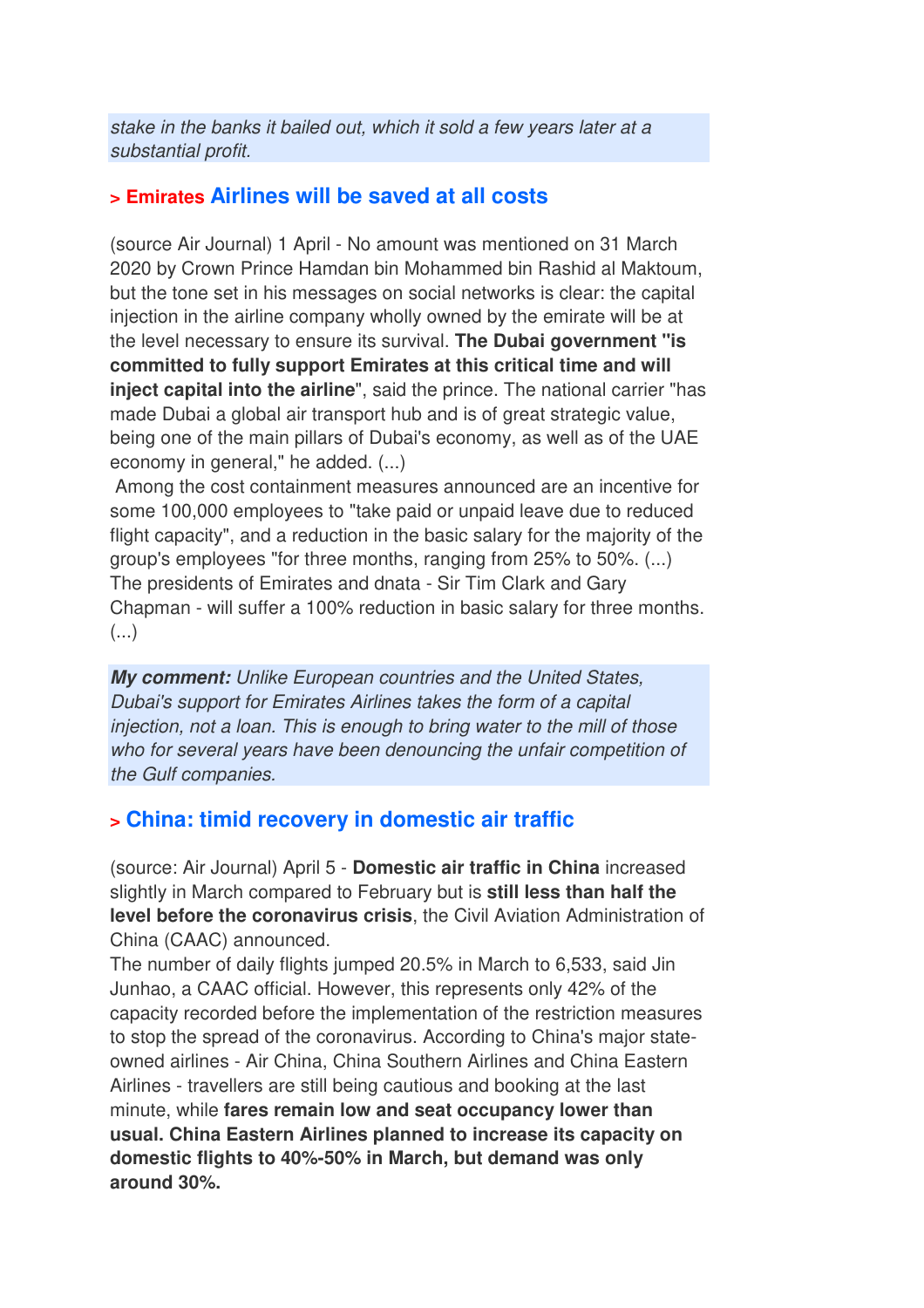**As for international traffic, it is always almost at a standstill**. Last week, the CAAC asked Chinese airlines to reduce their international routes to one route per country and to limit the number of flights to one per week to avoid a second wave of contagion of the virus, this time from abroad.

*My comment:* Nearly five months after the outbreak began in China, air traffic is struggling to take off again.

### **> Lufthansa discusses massive State aid**

(source La Tribune) 2 April - **The German airline company is in talks with the German government about public aid that could amount to several billion euros**. An entry of the State into the group's capital is also possible. (...) **According to a banker quoted by Reuters, Lufthansa's needs would be equivalent to those of American Airlines, which intends to ask the US government for up to** 12 billion dollars (**11 billion euros**). (...)

On 19 March, when the 2019 financial results were published, Carsten Spohr, Lufthansa's CEO, said that state aid was "currently not necessary" and that the group would ask for aid "when it becomes necessary".

"We will be able to hold out longer than others" thanks to the group's good financial situation, Carsten Spohr said. (...)

**The Lufthansa group also announced that it would be putting more than 60% of its employees on short-time work**. That is 87,000 of its 135,000 employees, including 62,000 in Germany. The group has also announced the extension of its emergency flight plan, which was to last until 19 April, eliminating almost all its air routes until 3 May. There are only 18 long-haul flights a week and some 50 daily flights between Frankfurt and Munich to "major cities in Germany and Europe". (...)

*My comment:* Any aid to Lufthansa is subject to the same rules as the aid to Air France-KLM. They will be of the same nature

## **> Lufthansa examines the future of Germanwings**

(Reuters source translated with Deepl) April 3 - **Lufthansa is considering options for its Germanwings business after it turned down a union proposal to consider reduced working hours,** also known as Kurzarbeit, as an interim solution to help the low-cost unit save money.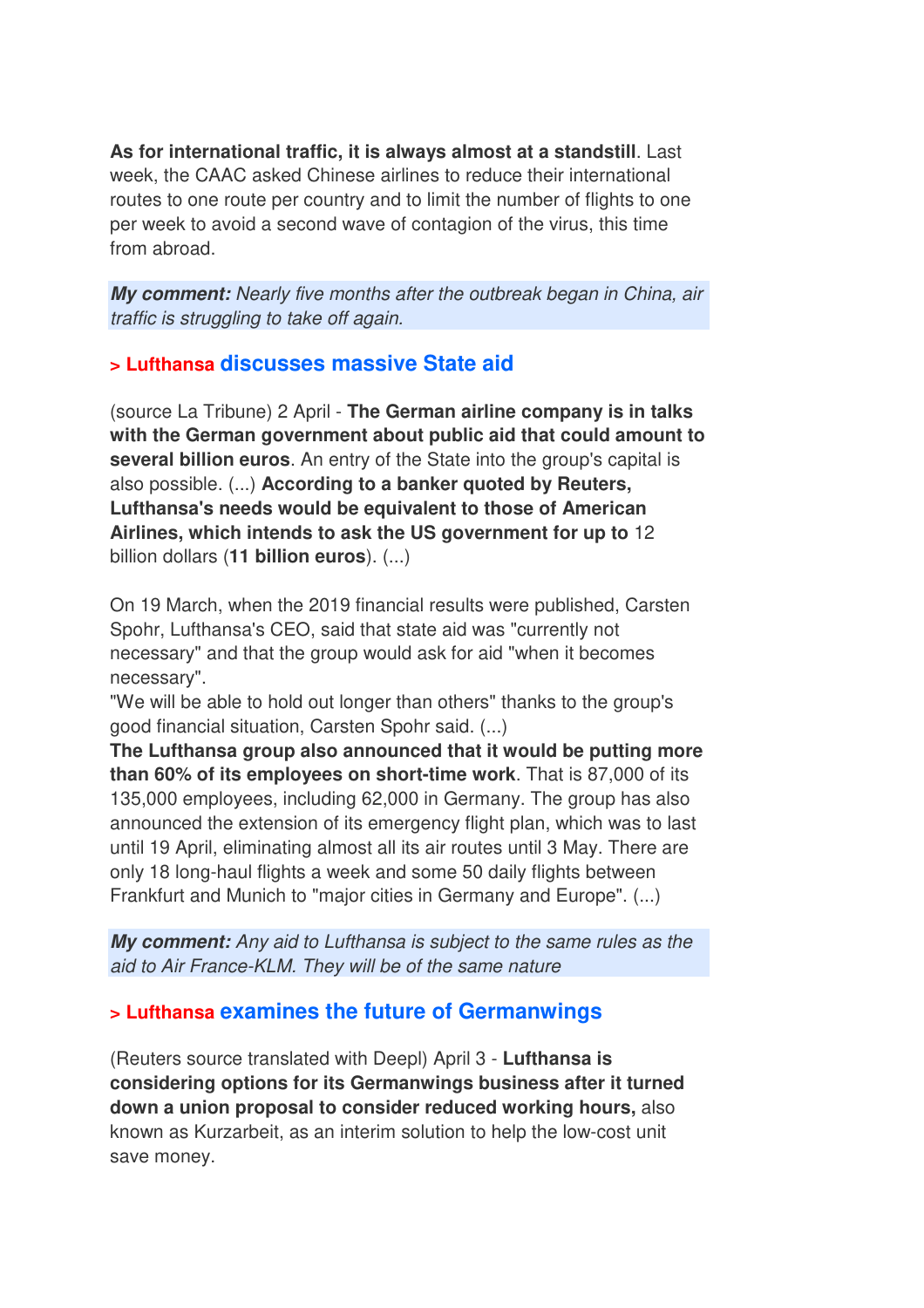"There is no agreement on Kurzarbeit, the board is considering the options," a Lufthansa spokesman said in response to a question about the planned closure of Germanwings or the implementation of reduced working hours. (...)

"**The future of Germanwings is increasingly being questioned**," Lufthansa added.

## **> easyJet's founder doesn't lose his way in the crisis**

(source Le Monde) 31 March - With nearly half of the world's inhabitants confined to their homes, the world seems to be without a compass, desperately seeking a way out of the crisis. The **founder of easyJet, Stelios Haji-Ioannou, is** not losing his bearings. **Criticized by the media for pocketing 40 million pounds (€45 million) in dividends in March** as airlines struggle to survive, he **replied: "Why would I leave that money to the company? To give it directly to Airbus?** I have my charities and Airbus is not one of them! "The entrepreneur has been at war with his own company for ten years and still holds 34% of the shares. He left angry and has been trying to break his toy ever since. **Stelios doesn'**t like the fact that his ex is still trying to grow up. For him, she spends too much money and should instead take care of her share price and shareholders by increasing her profits. He is **furious that the company, which already owns 344 planes, all Airbus, is still looking to buy another hundred or so,** especially to replace the older ones. The contract is signed, but it requires that it be cancelled. And he threatens to call a general meeting every seven weeks to disembark a director. A demonic pigeon shot at a time when the sector is going through the worst crisis in its history.

Stelios Haji-Ioanna is a Marxist operetta capitalist in search of a new direction. The son of a wealthy Cypriot shipowner, raised in good British universities, he too became a rich shipowner before founding his own airline. Resident in Monaco, he delights the cross-Channel press with his repeated provocations.

But his analysis is clear. **He believes that the crisis will lead to a lasting recession in air transport and that those who have fewer planes will fare better than those who have overinvested. The company is betting the opposite**: the crisis will weaken traditional airlines. **EasyJet, which is** profitable and has a cash position of £1.6 billion and low operating costs, **will be able to win additional market share when it emerges from the downturn if it has newer aircraft at its disposal.**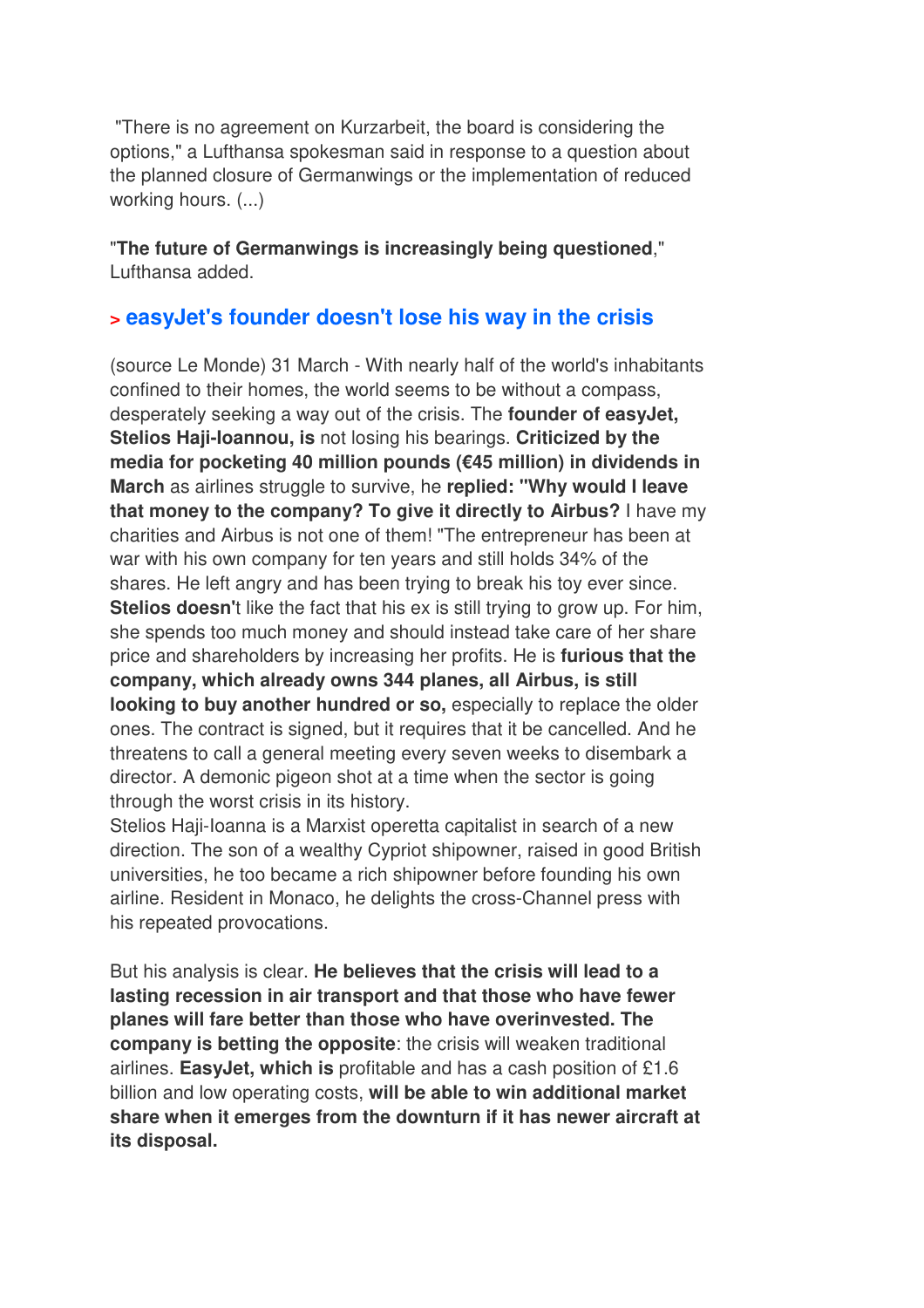**Two visions for the future, one defensive, the other offensive. Which path to take? That's the question of the moment.**

*My comment:* Will air transport return to its 2019 level in the near future? For the founder of easyJet, the answer is clear: no.

Last minute: easyJet has secured a £600 million (€680 million) loan from the UK government.

## **> A \$6.85 billion loss of revenue is what the air transport of Africa's six major aviation nations risks**

(source Le Journal de l'Aviation) April 3 - In its latest scenario to assess the financial impact of the crisis, IATA looked at the six major civil aviation nations on the continent, namely **Egypt, Ethiopia, Morocco, Nigeria, Kenya and South Africa**.

In its analysis, it emerged that these six countries **will record 35.9 million fewer passengers in 2020, which corresponds to a loss of revenue of about 6.85 million dollars**. In such a scenario, their cumulative GDP will be deprived of US\$12.55 billion and 1.32 million people could lose their jobs. (...)

 African airlines are facing a liquidity crisis. Bankruptcies are a shortterm risk in this case. The institution estimates that the continent's carriers will lose \$4 billion in revenue by 2020. "Airlines are fighting for their survival. (...) If governments don't act now, this crisis will be longer and more painful. »

#### **For IATA, States can intervene through direct financial support, loans or loan guarantees, and tax relief**. (...)

In addition to financial support, IATA has called on regulators to support the industry. Key priorities for Africa include operational facilities to ensure the continuity of air cargo operations, the removal of economic barriers (overflight charges, parking fees and slot restrictions) during this period, and financial relief on airport fees and taxes. (...)

### **> BOEING extends suspension of production activities in the Seattle area**

(source AOF) 6 April - **Boeing announced** this weekend that it has **extended until further notice the temporary suspension of production operations at all sites in the Seattle (Puget Sound) and Lake Moses area east of Seattle.** The decision was made by the U.S. aerospace giant to protect the health and safety of its employees based on the current assessment of the spread of the Covid-19 virus in Washington State, the reliability of the supply chain and new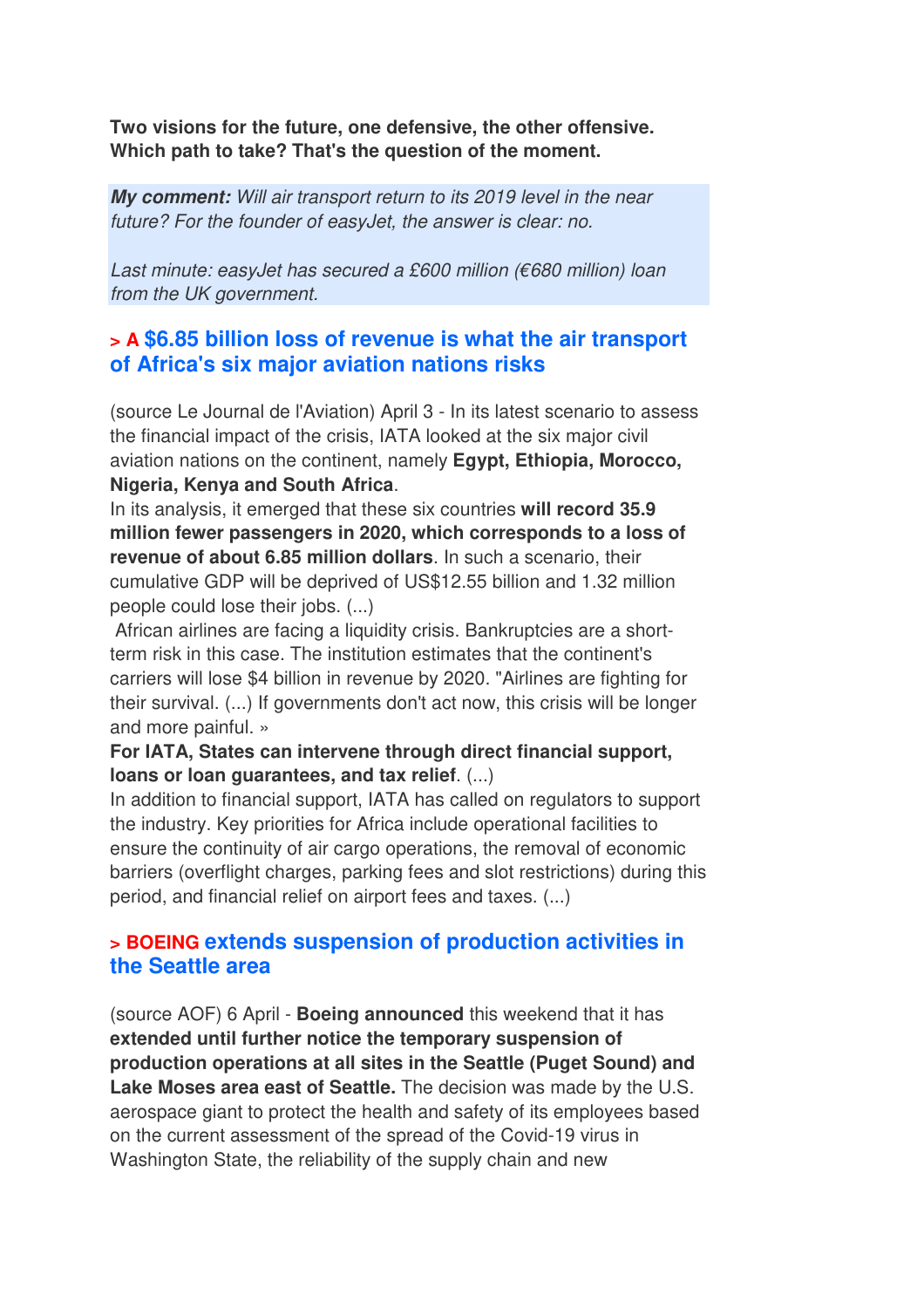recommendations from government health authorities.

### **> The spectrum of order cancellations or postponements on Boeing and Airbus planes**

(source La Tribune) April 6 - **First major cancellation of aircraft orders** since the Covid-19 crisis. In view of the unprecedented crisis that airlines are going through, it won't be the last. **Avolon, the world's third-largest aircraft rental company, cancelled, on Friday, an order for 75 Boeing 737 MAX aircraft that were** to be delivered by 2023, as **well as four Airbus A330 Neo aircraft that were** to be delivered by 2021. Avolon has nevertheless retained an option on another 16 737 MAX, but has postponed their deliveries to 2024 and beyond. The aircraft lessor also postponed the delivery of nine Airbus A320 Neo aircraft to 2027 and subsequent years, to be delivered between 2020 and 2021. As a result, **Avolon's order book for the period 2020-2023 has been reduced from 284 to 165 aircraft. (...)**

 Requests for cancellations or postponements of deliveries are increasing. According to Alexandre de Juniac, director-general of the International Air Transport Association (IATA), "**no airline will buy aircraft in the next six or nine months**", i.e. until the end of the year. There is **also the risk of bankruptcy of some companies** with outstanding orders, as governments will not be able to help all carriers.  $\left( \ldots \right)$ 

 As a result, production rates are expected to fall. (...) **Airbus, which before the Covid-19 crisis was studying the possibility of increasing its production of A320 family aircraft, is now considering cutting it in half for three to six months**. The European group has asked its suppliers to slow down their deliveries by 40%, at a rate compatible with production of 36 aircraft per month in the short term, compared with 60 before the Covid-19 crisis. This production rate has already decreased with the barrier measures taken in the factories. A reduction in production rates for A350 and A330 wide-body aircraft is also envisaged. (...)

**On the Boeing side, the** impact of the Covid-19 adds to the B737 MAX crisis, which has already cost it \$18 billion. **Civil aircraft production is virtually at a standstill**. While production of the 737 MAX has been halted since January, the group also suspended its activities in Washington State on 25 March due to containment measures. This concerns, inter alia, the Everett plant, which assembles its wide-body aircraft (777, 747, 767 and part of the 787). On Sunday, the suspension of these two sites was extended "until further notice".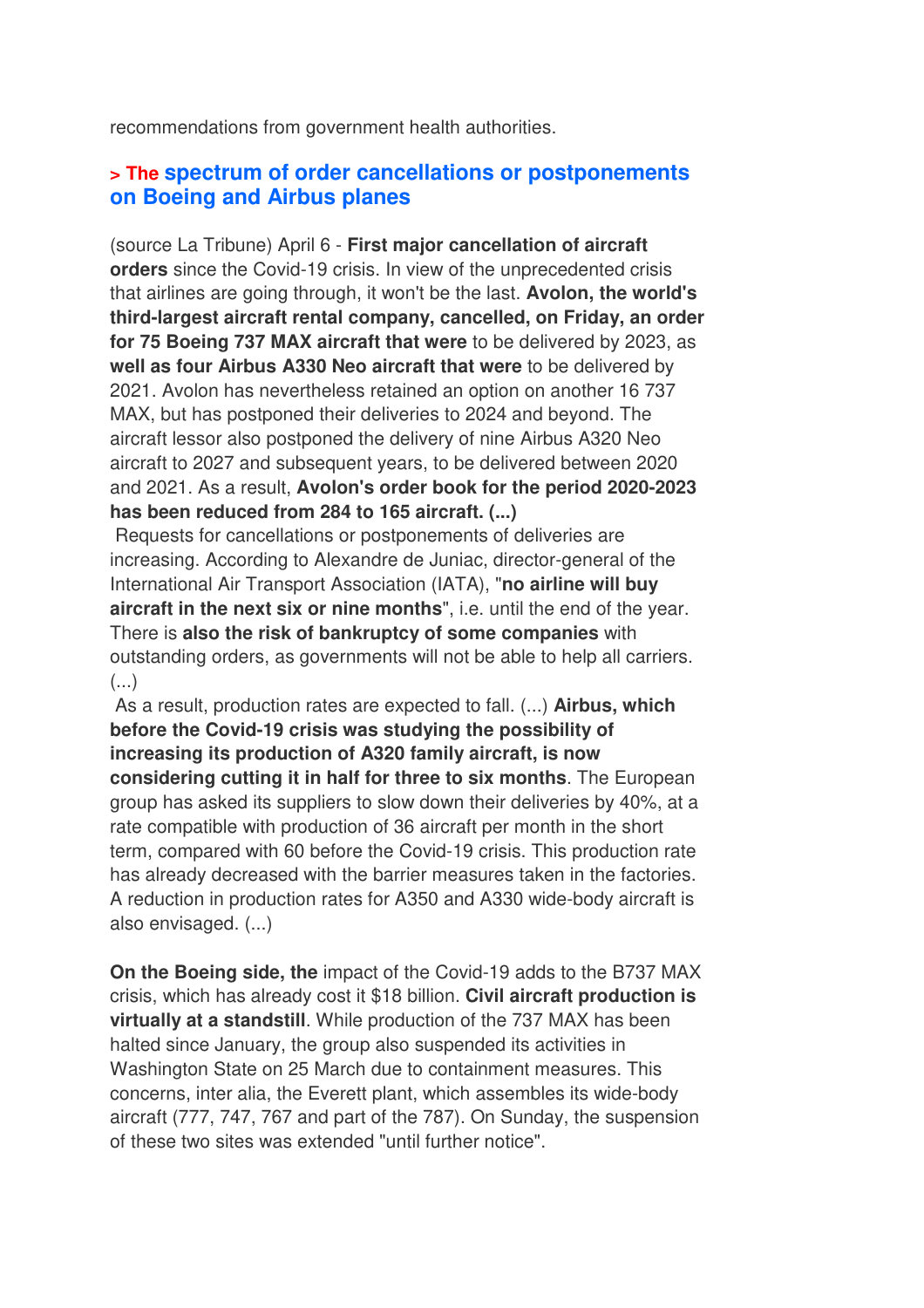Last week, **Boeing announced the launch of a voluntary departure plan, without specifying its scope. In mid-March, the manufacturer asked for a \$60 billion aid plan for the American aerospace industry**. For Boeing boss Dave Calhoun, it is essential to "maintain the stability of [the] supply chain to be ready to restart once the pandemic is over". Boeing and its supply chain account for a total of 2.5 million jobs in the US, according to Boeing.

*My comment:* If, as the CEO of the Lufthansa Group believes, it will take four years for airline activity to return to pre-crisis levels, the need for new aircraft will be very limited during this period.

The manufacturers will then have difficulty selling their planes. For their part, lessors risk finding themselves in overcapacity, with the result that the price of aircraft rentals will fall.

### **> Coronavirus: when states act as a parachute for air transport**

(source: Newsbriefs) April 6 - **For airlines around the world, the question is not whether they will need help from their governments, but rather when and how that help will come.** In the face of an unprecedented crisis, even those most hostile to public aid have converted to state interventionism.

The most spectacular example of this conversion is given by American companies, which were the first to call for help and which are also, for the moment, the best served. The plan to support the American economy voted on last week provides for \$25 billion in direct aid to pay salaries and pensions, as well as loan guarantees for a further \$25 billion.

This aid is conditional on the acceptance of certain constraints, such as a ban on redundancy plans by 30 September and the maintenance of domestic routes for the next two years. But the amounts involved should enable carriers to let the crisis pass. According to its chief executive officer, **American Airlines would** thus **be eligible for a total package aid and guaranteed loans - of 12 billion dollars, or nearly ten times its net profit for 2019 and more than three months of turnover**. Air France-KLM's partner and shareholder, **Delta Airlines, could receive up to \$11 billion.** 

 But the Americans are not the only ones to take out the cheque book for air transport. In Asia, **Singapore Airlines has obtained authorisation from its main shareholder, the Singaporean sovereign fund Temasek, to raise up to EUR 9.6 billion in the** form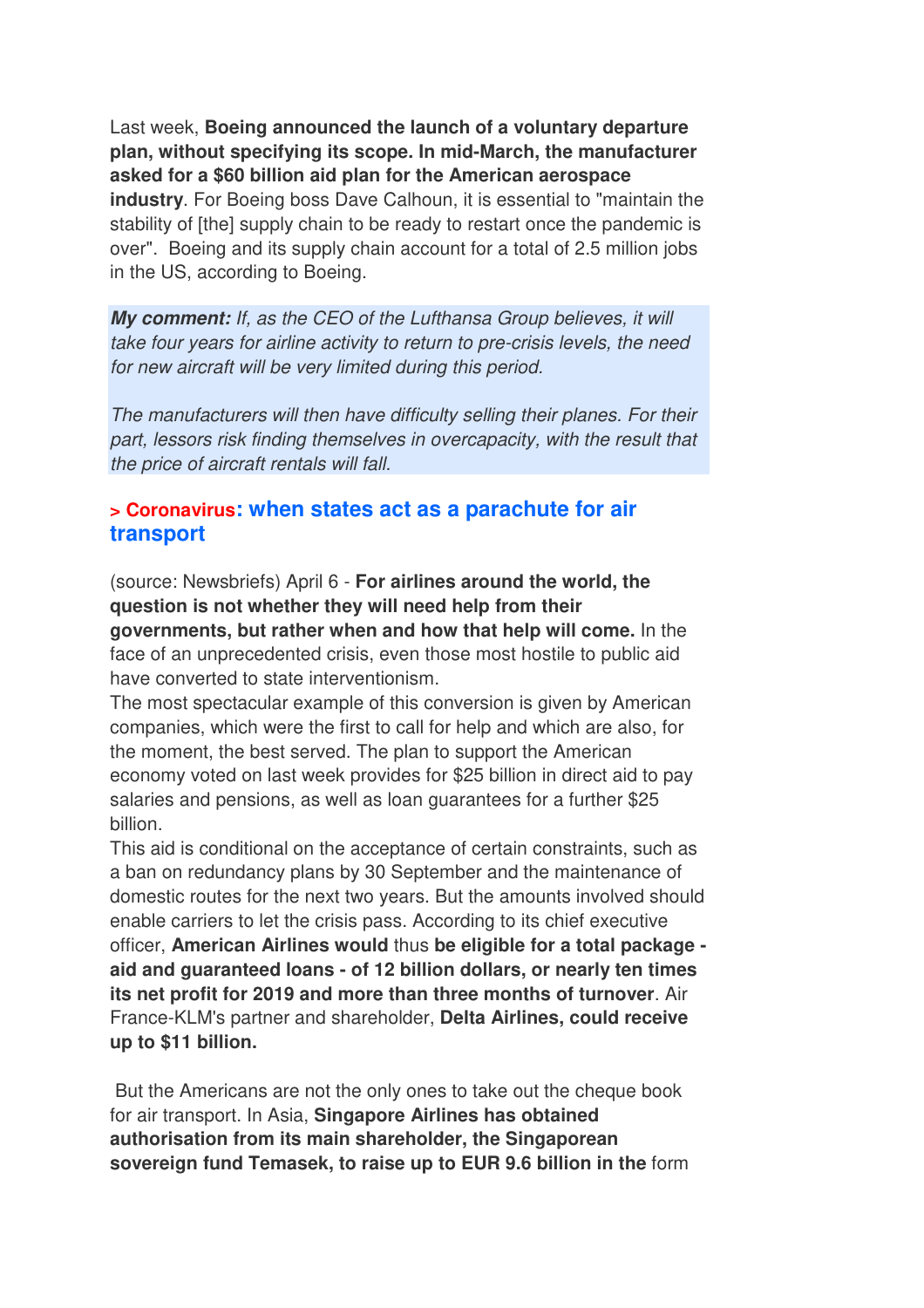of new shares (EUR 3.4 billion) and convertible bonds (EUR 6.2 billion), together with a bridging loan of EUR 2.5 billion. In addition, 75 % of the salaries of SIA employees on short-time working are financed by the government. The company, which grounded almost its entire fleet until the end of April, explains that it has enough to deal with the crisis and "seize the opportunities" when it comes out.

In the same Asia-Pacific region, **China, Hong Kong, Korea, Australia and New Zealand have announced state aid in the form of loans and exemptions from taxes and fees**. In the Middle East, the Emir of Dubai has promised a "capital injection" to Emirates. (...)

*My comment:* Only two airlines seem to be able to overcome the crisis without having to ask for help:

. Wizz Air, which has a cash flow equal to six months of revenues . Ryanair, which has an equivalent cash flow and whose social model (which is neither a model nor a social model) allows it to adjust the salaries of flight crews to the activity.

### **> Opep and its allies address the crisis in the oil market**

(source AFP) 4 April - **The Organisation of Petroleum Exporting Countries (Opep) and Russia want to resume talks to** consider a major response to the slump in the black gold market, plagued by the pandemic and a price war, but a meeting scheduled for Monday has been postponed to Thursday.

This exceptional meeting by videoconference should make it possible to **discuss a massive reduction in production, to the tune of 10 million barrels per day (mbpd),** a volume mentioned by Vladimir Putin on Friday. (...)

 An arms deal between Saudi Arabia, leader of the Opep, and Russia, not a member of the cartel, preceded this adjournment, the two countries accusing each other of having spectacularly failed their previous discussions a month ago. (...) **The figure of 10 mbpd is colossal since it alone represents roughly the Russian or Saudi production of 10.7 mbpd and 9.8 mbpd respectively in February,** according to Opec's latest monthly report.

**This figure appeared for the first time on Thursday in a tweet from the American president. (...) This exit occurred whereas the tenant of the White House promised to defend the American oil sector, first world producer with 13 mbd, but whose shale oil has a high cost price and is not profitable any more at the current prices.**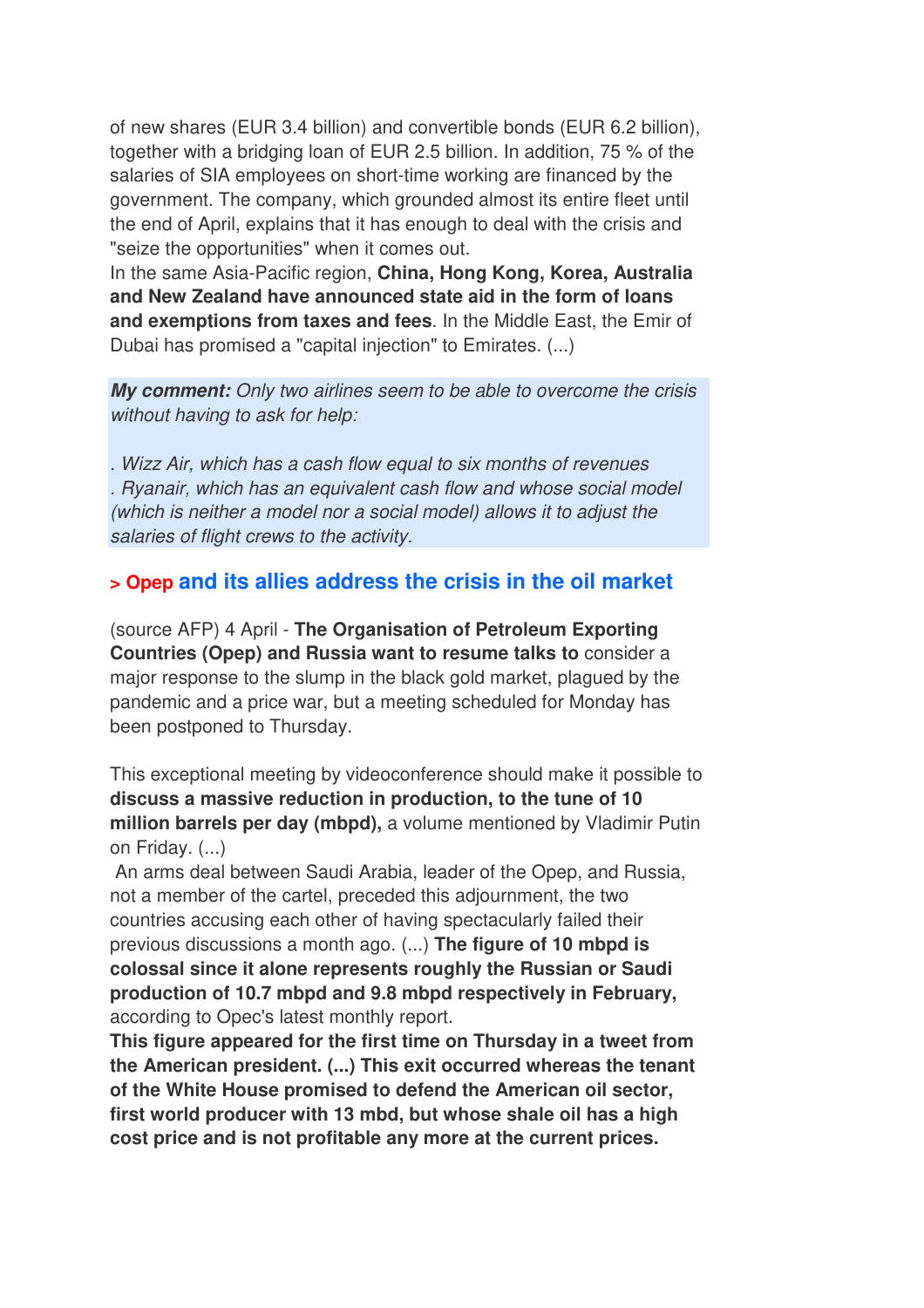Washington's shadow hangs over the upcoming talks, Ryad having warned that they would take place "at the request of US President Donald Trump", according to the official Saudi press agency SPA.

 According to a Russian source quoted by the TASS agency, the **American regulator has** *even* **been invited to take part in the meeting. Vladimir Putin said he was ready "to cooperate with the United States".** 

The main challenge for the cartel and its allies will be to avoid the fiasco of the previous meeting, which resulted not only in a lack of agreement but also in a price war launched by Saudi Arabia.

Crude oil prices, already battered by stalled demand as strict population containment policies became more widespread around the world in response to the Covid-19 pandemic, then plunged to levels seen since 2002 on Monday.

**The two benchmark prices, that of European Brent and American WTI, ended the year with the worst quarter in their history, with prices divided by three over the period.** 

 The prospect of an easing of the price war and of production finally being curbed jointly, even though it will certainly not be able to meet the abysmal deficit in demand for black gold, nevertheless allowed prices to recover on Thursday and Friday.

**But beware of false hopes, warns Chris Beauchamp, analyst at IG: "the chances of reaching an agreement seem rather low"** and the market "is preparing for a painful disappointment, which could see the gains of the last 48 hours quickly wiped out".

*My comment: It's* an arm wrestling match. On one side is the United States, a producer of shale gas at around \$65 a barrel. On the other side are Russia and the Opec countries, whose production costs are lower, between 25 and 50 dollars a barrel depending on the fields.

By lowering the price of oil to 30 dollars a barrel, the latter are putting US producers in difficulty.

# *Stock exchange press review ...*

## **> Threshold crossing declaration**

(source: AMF) March 26 - By mail received on March 25, 2020 (...) **Donald Smith** & Co., Inc. (...) acting on behalf of customers under its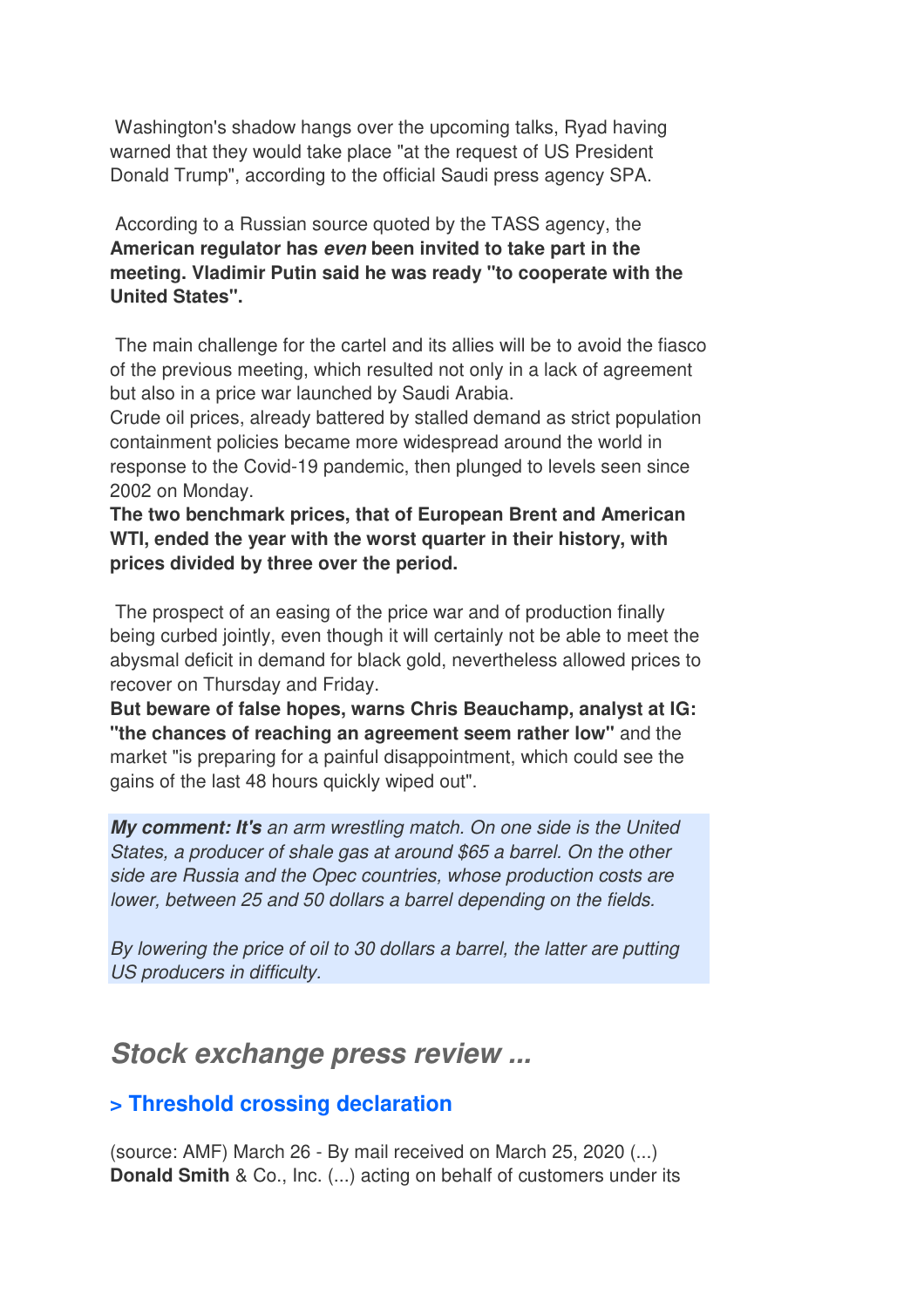management, **declared that on 1 October 2019** it **had exceeded the threshold of 5% of the capital of AIR FRANCE KLM and that** on this date it held, on behalf of these customers, 24,493,406 AIR FRANCE KLM shares representing the same number of voting rights, i.e. 5.71% of the capital and 4.86% of the voting rights of this company ...

This threshold crossing results from an acquisition of AIR FRANCE KLM shares on the market.

**The declarant stated that on 24 March 2020, he held** 22,440,688 AIR FRANCE KLM shares on behalf of the said customers, representing the same number of voting rights, i.e. **5.24% of the capital and 3.82% of the voting rights of this** company.

*My comment:* Donald Smith was a shareholder in KLM prior to the merger and had first crossed the 5% threshold of Air France-KLM's share capital in 2013.

With this new increase, Donald Smith becomes the sixth Air France-KLM shareholder to hold more than 5% of the capital. The five others are the French State, the Dutch State, China Eastern, Delta Airways and Causeway Capital Management.

# *End of the press review*

### **> My comment on the Air France-KLM share price evolution**

**The Air France-KLM share is at 5.118 euros at the close of trading on Monday 6 April. It rose by 6.51%.** It has recovered 18.5% in three weeks. At the start of the coronavirus epidemic, it was at 9.93 euros.

**The average (the consensus) of analysts for the AF-KLM share rose** from 9.30 euros **to 8.97 euros**. You can find the details of the analysts' consensus on my blog.

**A barrel of Brent Oil** (North Sea) **is at \$34, up \$11 this week.** At the start of the coronavirus outbreak, it was \$69.

**This indicative information in no way constitutes an invitation to sell or a solicitation to buy Air France-KLM shares.**